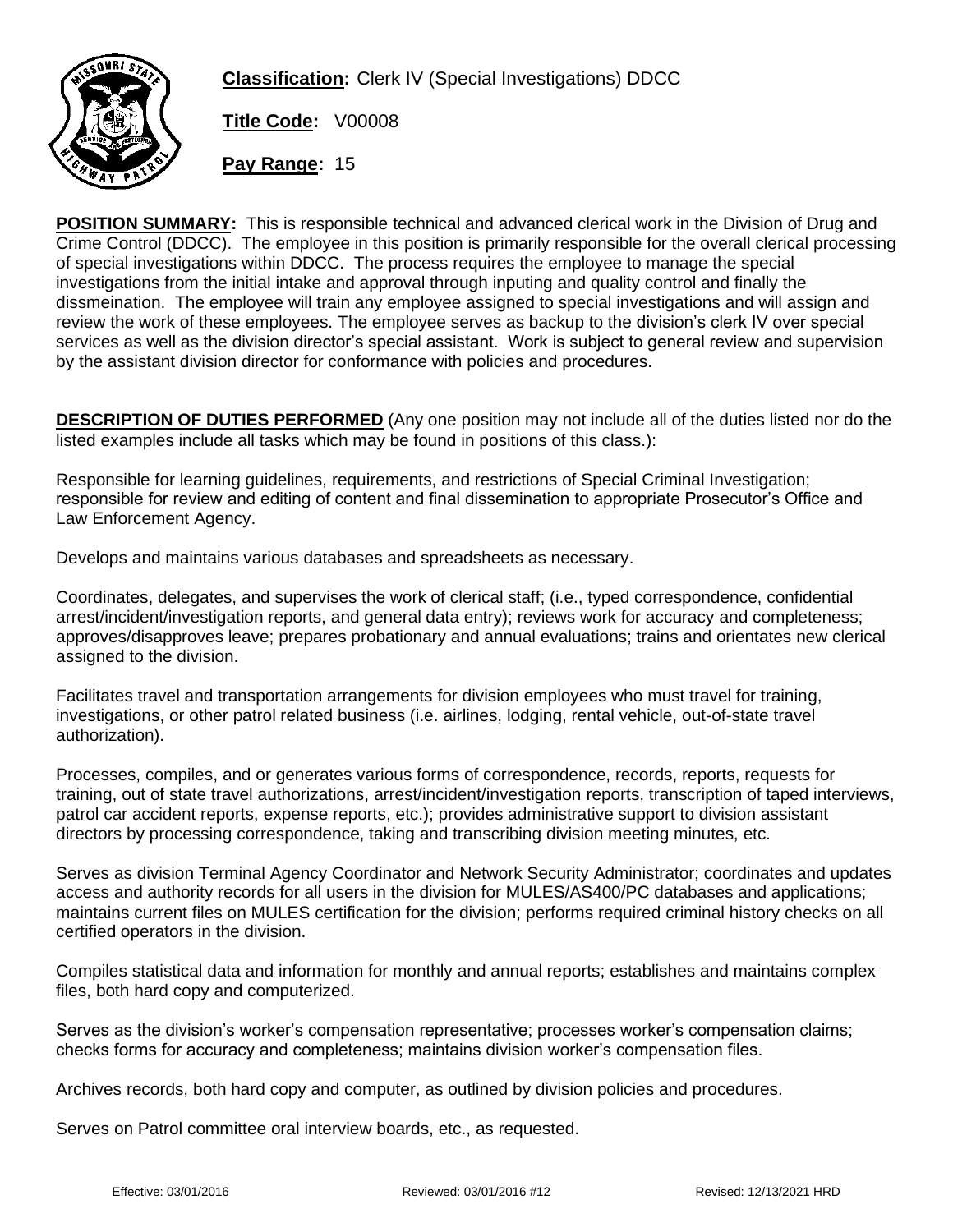Performs other related work as assigned.

**REQUIRED KNOWLEDGE, SKILLS, AND ABILITIES:** Working knowledge of modern office procedures, practices, and equipment.

Working knowledge of the activities of the clerical positions supervised.

Knowledge of the basic principles and practices of supervision.

Ability to learn Missouri's Sunshine Laws and departmental regulations governing the dissemination of criminal history records information.

Ability to learn and become proficient with the Patrol's various software programs (i.e., CJ02, MULES, NCIC, DOR, etc.).

Ability to understand and follow written and oral instructions and convey them to others effectively.

Ability to multi-task.

Ability to work under pressure to meet deadlines.

Ability to expedite a voluminous flow of detailed work.

Ability to maintain complex records and files.

Ability to manage, delegate, motivate, and evaluate the work of others.

Ability to work independently and exercise initiative.

Ability to effectively proofread typewritten work.

Ability to operate basic office equipment as detailed in the description of duties

Ability to type and operate a standard computer keyboard.

Ability to handle restricted and confidential information in a professional manner and maintain the information as such.

Ability to communicate in English clearly and concisely, both orally and in writing.

Ability to establish and maintain harmonious working relations with others.

Ability to work with material that may be of a graphic and/or sexual nature relating to criminal activity (e.g., written material, photographs, and/or verbal language, etc.).

Ability to work hours as assigned.